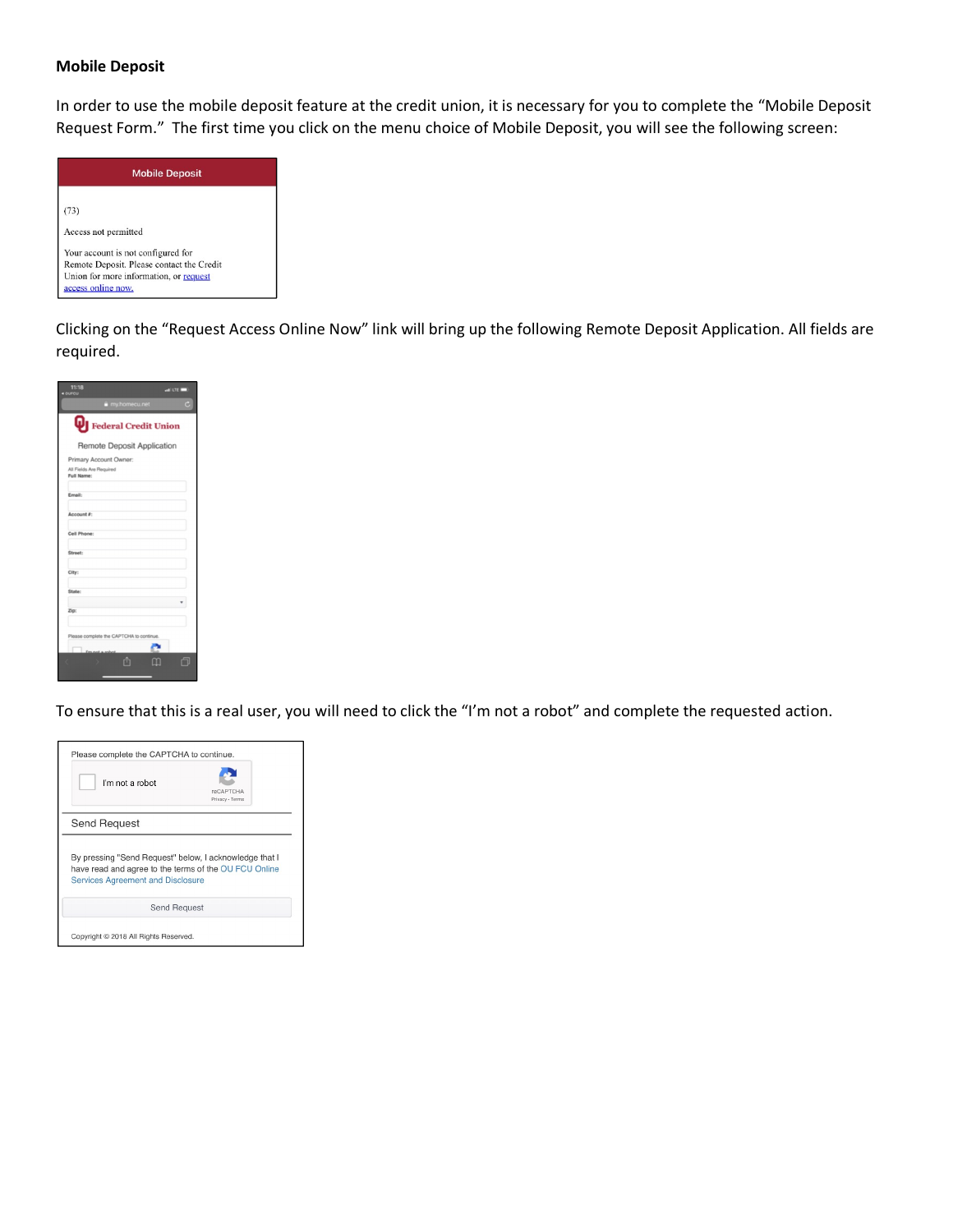

In this case, you will click on all the squares that have buses in them. After you have clicked all of the relevant boxes, you will click "Verify."



Once the form has been submitted, you will see this.

You will receive an online banking message from the credit union when you have been granted access.

## Make a Deposit

To make a deposit, choose "Make a Deposit" from the mobile deposit menu.

| 8:147                                          |                |                        | 証金庫          |  |
|------------------------------------------------|----------------|------------------------|--------------|--|
| $\zeta$ Back                                   | Make a Deposit |                        |              |  |
| Deposit To:                                    |                |                        |              |  |
| Amount:                                        |                |                        |              |  |
| Front of Check                                 |                | Ō.                     |              |  |
| Back of Check                                  |                | û                      |              |  |
| Clear                                          |                | Deposit                |              |  |
| as.<br><b>TITTI</b><br>Transfer.<br>Abbourn1s) | $\circ$        | Pay 87% Mobile Deposit | 水中市<br>State |  |

All savings and checking accounts are enrolled in mobile deposit so you can choose the account you want the funds to go to.

You will enter the amount of the deposit as well as take a picture of the front and back of the check.

When taking a picture of the back of the check, please be sure to use the required endorsement as displayed.

You must sign and endorse the check as "For OUFCU Mobile Deposit Only" and include your member number.